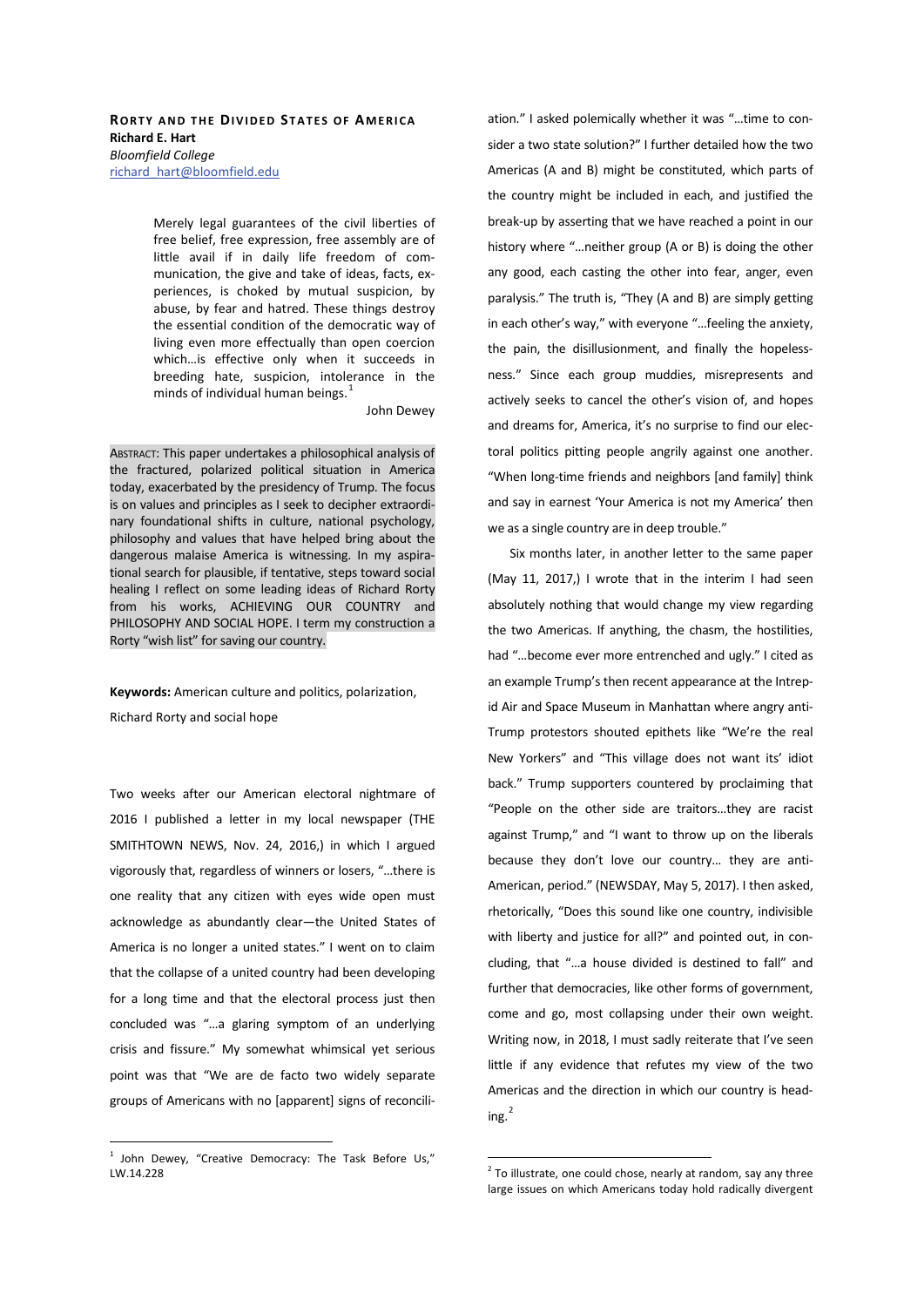In this paper I will not do a deep dive into the weeds—that is, dissect, debate or critique specific policies, investigations, political stunts, psychological disabilities or maddening details of the everyday news cycle in America. All that is about base politics. This hopes to be about philosophy and values. Rather than immersion in particulars, I want to speculate on what to me registers as the bigger picture. I wish to decipher what are the extraordinary foundational shifts in culture, national psychology, philosophy and values that have brought about the dangerous malaise America is witnessing now and I fear for the foreseeable future. David Brooks of the NEW YORK TIMES (Feb. 23, 2018) frames the matter more eloquently when he describes the United States as a nation that is "…emotionally sick," characterized by "…the decline of social trust, the breakdown of family life, the polarization of the national life, the spread of tribal mentalities, the decline of social capital, the rising alienation from institutions [and norms] or the decline of citizenship and neighborliness." He concludes that "It is simply impossible to tell any good news story when looking at the data from these moral, social and emotional spheres."

In my identification of foundational problems and aspirational search for plausible, if tentative, steps toward solution, I will invoke philosopher Richard Rorty and a few of his leading ideas about America, its past and its future. I will be referring to this, again rather whimsically, as a Rorty "wish list" on how we might proceed. While no doubt he would be profoundly distressed at what's happening with and in America today, could he offer even a glimmer of hope for a potentially brighter future? If so, what needs to happen and would any of his ideas be realistic or simply idle pipe dreams?

## **II**

The problem is that we are becoming a nation of cowards and voluptuaries, either egging on or sitting passively as abuse and contempt take over our political discourse.

Arthur C. Brooks, American Enterprise Institute

As both David and Arthur Brooks rightly claim, America's problems are deeper, more pervasive, more corrosive, and potentially long-lasting than the daily spats between Republicans and Democrats or arguments over who one should vote for. The problems reflect, and exacerbate, ruptures between Americans that are cultural, economic, moral, even philosophic in character. We can and should invoke particular themes like lost jobs and unequal wages, elites vs. working class, urban vs. rural, etc.—all important in an immediate sense and the subject of tons of recent studies, articles and books. However, such issues are but evolving symptoms of an underlying disorder that confronts American society. Even Trump is simply a culminating symptom, rather than original cause, of America's diseased state. To be sure, he is a shockingly powerful symptom who aggravates and multiplies the chaos and national heartache in manifold ways every single moment of his presidency.

My mind drifts to an analogy I find instructive though some may consider weak. When teaching introductory philosophy, and the class arrived at the problem of ontology and identity, I would frequently introduce the proverbial "When is a chair no longer a chair?" question. If one leg is removed or all, if the back or seat is cut away, when is a point reached where there is no longer a chair but perhaps firewood or tinker toys? Can we draw an illuminating analogy between a chair and a country?

For arguments sake, let's assume a country (USA) that's a constitutional democracy with guaranteed basic rights, privileges and responsibilities for all. A republic (federation) of independent states rooted in equal representation where every state and every vote is meant to count. Such a country ought to have no voter suppression, no buying of public office by the rich and powerful, no gerrymandering that stacks the electoral deck in favor

and seemingly irreconcilable positions. For instance, gun violence and its remedy, Russian election meddling and what to do about it, and immigration, both legal and illegal. On each, the two Americas are hysterically passionate and angry, prepared to fully engage in tribal warfare to see "their side" win. I hear succumb only slightly to hyperbole.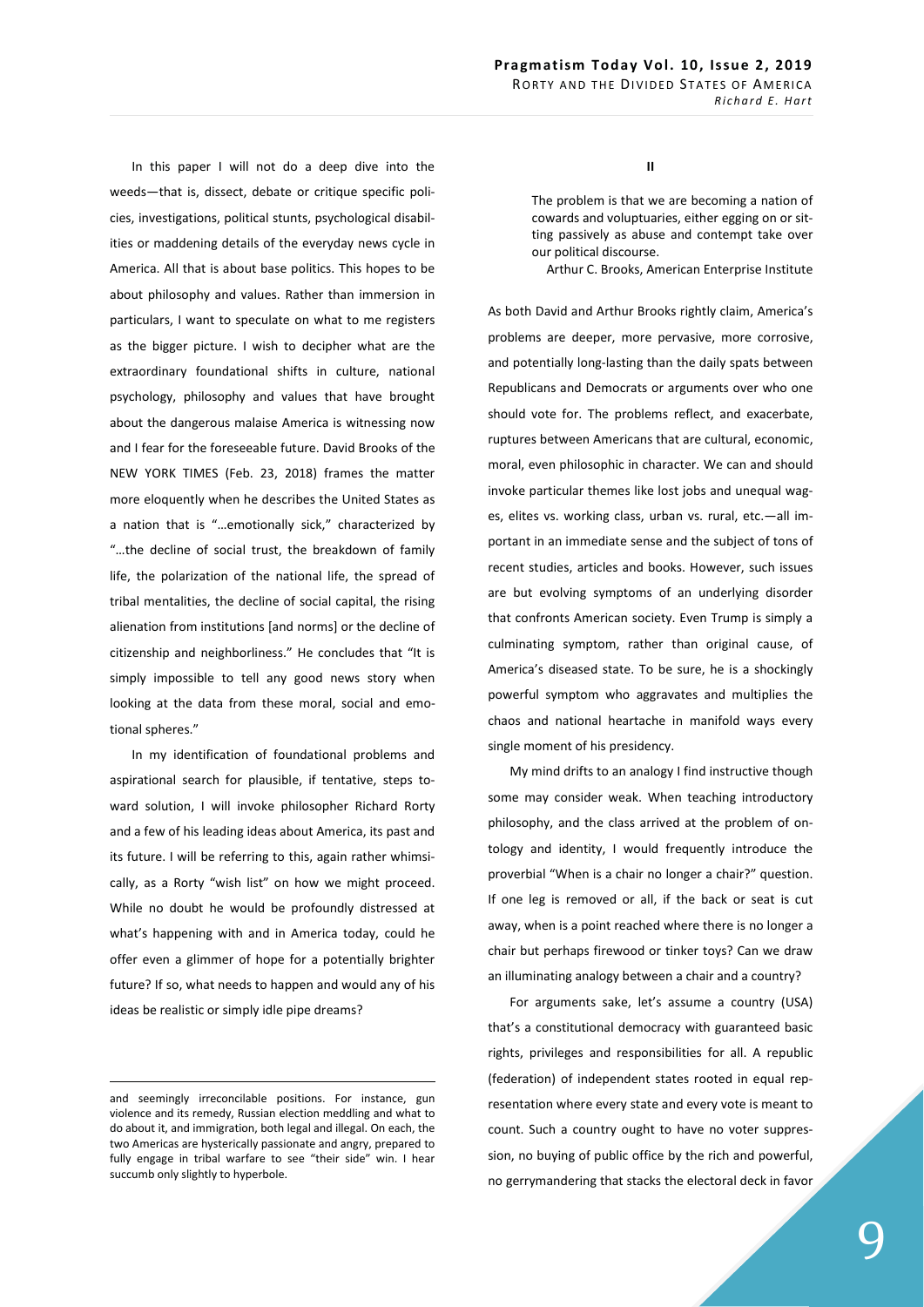of one party over others. Such a country operates on the rule of law wherein no one, including high officers, is above the law. The judicial system that enforces the law has as its highest objective the achievement of justice, the common denominator and highest ideal for everyone—rich and poor, minority and majority, male and female, native born and immigrant. This, then, is a country of grand, even grandiose, ideas and ideals—forever an imperfect work in progress—wherein every person is supposed to get a shot at pursuing life, liberty and happiness. In this country the individual and community enjoy not an either/or relation but instead a both/and. And this country is historically a welcoming country that joyfully acknowledges it was built out of the talents, hard work and patriotism of immigrants. This country has more times than not throughout its history displayed compassion for the oppressed, the persecuted, the infirm, extending opportunity rather than building walls. Much of what I describe about America is, of course, aspirational and never fully realized. However, the point is not about arriving at some final achievement, but rather the tacit presumption of an historical process and what might be called "regulative ideals" that direct our association with one another, our national conduct and our outreach to the world. In short, what America could and should be. Further, it's fair to say that this characterization largely, though hardly exclusively, defines America (the aspiration) and represents its calling card and attraction to so many from around the world.

Now to the identity question, which has been anxiously raised numerous times over the past 2-3 years by leading experts and pundits. Similar to cutting off the legs, seat and back of the chair—resulting in the eventual elimination of the chair—what happens when a society, a culture, a country like America is confronted with any or all of the following subtractions?

—The abandonment of a shared sense of reality, when as Brooke Gladstone writes, "…the nation seems to

be waging civil war over reality itself."<sup>3</sup> Distinctions between fake and actual, optics and substance, principles and crass politics collapse resulting in everything blending pathetically into chaotic quicksand.

- —The abandonment of any agreed upon sense of truth or facts. When truth is transformed into "alternative truth", facts into "alternative facts," how does anyone know what to believe or when to believe? How can there be any effective sort of orientation? When lies, distortions, willful deceptions enjoy the same currency as established truth, fact and consensus, what are we left with? Could it be anything other than confusion and chaos that keeps people's minds off important matters?
- —The abandonment of justice, the desire for fairness and equal treatment, and the unrelenting challenge to the rule of law itself—could all this lead to the possibility of a quasi- authoritarian state in which justice and law are decided by the strong-man or party in power rather than legislatures and the will of the people?
- —Giving up on, in fact deriding, any sense of shared morality and values, and any viable sense of the "common good," the focus of a recent book by Robert Reich and many earlier studies. It is commonly understood that American programs and services such as Social Security, Medicare/Medicaid, unemployment benefits, and sound, accessible public education for all rest on a sense of the common good. But when Republican and Democrat values and priorities are cripplingly antagonistic to one another, what becomes of any shared moral character for the nation? What if any collective values shape the behavior of the nation?

Considering these subtractions, when even the prospect of a shared sense of reality, truth, justice and morality is subjected to relentless and withering attack, and appears to be increasingly impossible, even undesirable politically

<sup>3</sup> Brooke Gladstone, THE TROUBLE WITH REALITY: A RUMINATION ON MORAL PANIC IN OUR TIME (New York: Workman Press, 2017), p. 60.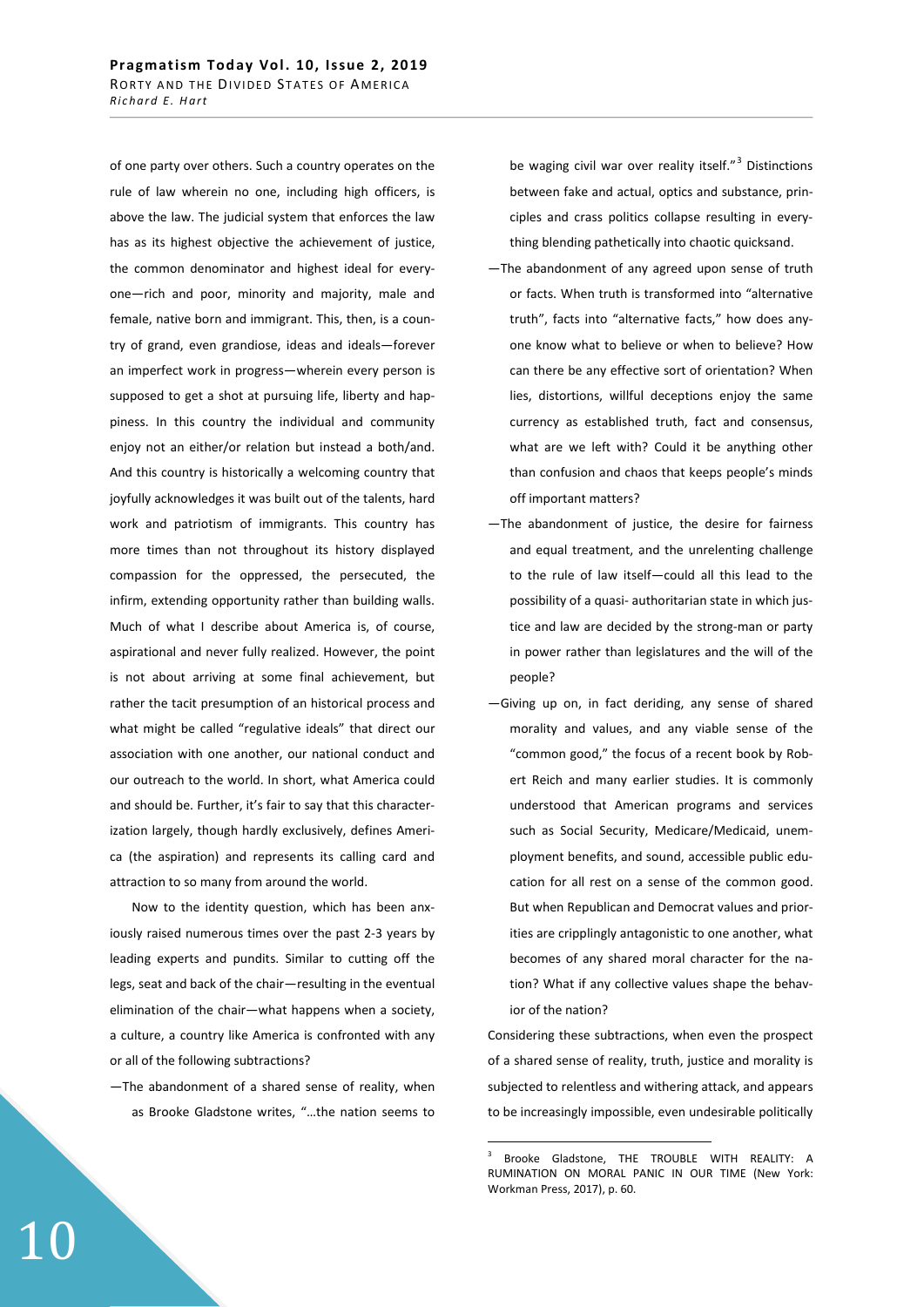and culturally, we may legitimately ask--is America heading in the direction of the dismantled chair, thus running a serious risk of becoming non-America? Is the country left to be a viable reality in anything other than a nominal or formal sense? Could it be as Richard Rorty, "concerned citizen of a country in decline" asserts, that America may be "...in danger of losing its soul?"<sup>4</sup> While Trump repeatedly clamors that without borders (walls) we have no country, could it be that in the absence of a viable, shared sense of reality, truth, justice and morality we are left with no country to wall in? Perhaps Maureen Dowd is on point when she writes, "We have crossed into a surreal dimension where we are limited only by our imaginations. The American identity and American values are fungible at the moment. The guardrails are off. Our brains are so scrambled that it's starting to make sense that none of it makes any sense." (NEW YORK TIMES, May 13, 2018).

## **III**

Let us stand with a greater determination. And let us move on in these powerful days of challenge to make America what it ought to be. We have an opportunity to make America a better nation. "

Martin Luther King, Jr.

This section offers an overview, chiefly in my own words and absent numerous citations, of some of what I, in practical terms, take away from the essays that comprise two of Rorty's major works that relate to America's present crisis and some ways the crisis might be addressed (ACHIEVING OUR COUNTRY and PHILOSOPHY AND SOCIAL HOPE). Earlier I referred to what I termed a Rorty "wish list" for possibly recovering and achieving our country. To that end, I now address five basic themes drawn from the two books. While each (and all) has political and cultural significance, each has philosophical import as well, though hardly philosophical in a typical academic sense. Surely, from Rorty's perspective the present American dilemma is not about abstract philosophical theory. It's not a "professional, disciplinary" squabble in the acceptable academic meaning most people readily embrace. Rather, Rorty encourages, actually insists, that it's basically all about our stories, our lived experiences, our aspirations, actions and interactions. He is far more interested in the narratives of history, literature and communal experience than any exposition of general theory, dogma or abstraction. So, what, if anything, can we worried Americans (and world citizens) learn from him, and can it make any difference? Assuming, along with Rorty, that an (ideally) tolerant, pluralistic, constitutional democracy requires, at a minimum, trust, cooperation, empathy, compromise and consensus building, what concrete steps does Rorty put on offer?

1) In ACHIEVING OUR COUNTRY Rorty calls for a return to an "activist, reformist left" and a move away from a "spectatorial cultural left" that has come to dominate our attention. For him the "cultural left" is rooted in identity politics, individual or group grievances and separate partisan ideologies. While advances have assuredly been made by the "cultural left" (e.g., respect for ethnic, racial or religious differences), we must now re-prioritize and shift the focus in favor of the common, shared interests and concerns of all Americans. This shift zeros in principally on economic issues—jobs, decent education, earnings that afford a viable standard of living for all and not just the wealthy and powerful. Associated considerations include the prospects for adequate health care and secure retirements that reward a lifetime of hard work and contributions to the well-being of society. Consideration of our responsible stewardship over nature is, also, crucial. Substantive moves in this direction would undercut much of the conservative critics' anger over "political correctness" and its al-

<sup>4</sup> Richard Rorty, PHILOSOPHY AND SOCIAL HOPE (London: Penguin, 1999), p. 234.

<sup>&</sup>lt;sup>5</sup> Martin Luther King, "I See The Promised Land," WRITINGS AND SPEECHES THAT CHANGED THE WORLD, ed. James M. Washington (New York: Harper One, 1992), p. 201.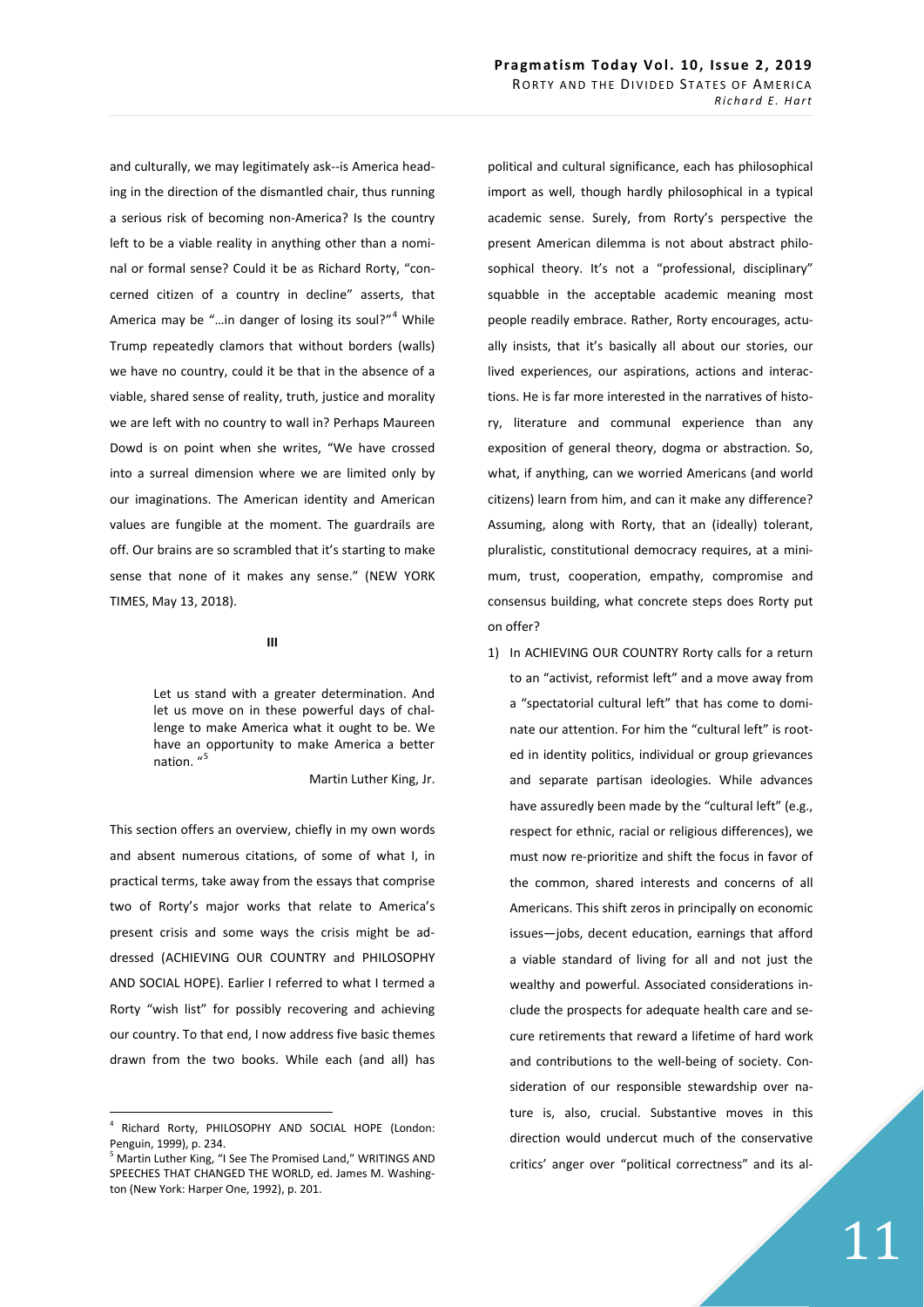leged elitist divisiveness. As we know, much of Trump's appeal to disenchanted voters involved relentless bashing of a nebulous "political correctness" that neither he nor his followers understood the least bit about, but was, nonetheless, effective. If a "reformist left" yielded genuine, verifiable improvement in the economic conditions of working people much of the thunder could be stripped from the inflammatory Trumpian rhetoric while its hollowness and hypocrisy would be made clear.

- 2) A "reformist left" would, also, bring an energetic, resurgent focus on what Rorty calls "campaigns" rather than "movements." Movements, like socialism or religious orthodoxies, involve proselytizing and forced adherence. They presume a grand, sweeping overview and require the long haul, what Rorty regards as various forms of transcendence. Specific campaigns, to the contrary, involve a focused struggle for improved social conditions in the here and now. Efforts to minimize suppression and thus secure voting rights for all, to realize adequate health care services (preventive, maternity, psychological and drug treatment, care for special needs), to secure a minimum wage that leads to a survivable standard of living—all are examples of waging campaigns of concerted effort rather than attaching oneself , in many cases blindly, to big and rather amorphous movements that may never deliver results.
- 3) Integral to realization of themes 1 and 2 for Rorty is the restoration of effective labor unions in America. In recent decades unions have been decimated and workers left unprotected and exploited while income inequality has risen to record heights. Rorty accepts the flaws and excesses (at times) in the labor union movement, but, also, understands correctly that the wealthy and powerful owners and managers of capital, as well as leaders of government, have never, and will never, give in to legitimate worker concerns and requests unless the workers collectively exercise

power. Federal and state governments in America have for the most part given up on protecting the rights of the working class in favor of rewarding the rich and the party in power. This disenfranchisement, in effect, led much of the working class to succumb to the hollow promises of an unscrupulous real estate mogul and billionaire who assured that he was always and only about the "little guy." In both ACHIEVING OUR COUNTRY and PHILOSOPHY AND SOCIAL HOPE Rorty makes a recurring plea for academics, intellectuals generally, professionals of all sorts, and artists to get back together with, get on the same page with, labor leaders and every day working people who have built and nurtured America.

4) The essay, "Looking Backwards from the Year 2096" (PSH) was written in 1996, but entices us to consider its relevance for 2018. While Rorty talks a lot about inequality and wage slavery, class divisions and the perils of cultural fixations, his basic appeal is largely to bring our country back together by "…bringing back its old pride in fraternal ideals." Rorty contends we must recover a viable sense of fraternity and care for one another, for as John Steinbeck pointed out in THE GRAPES OF WRATH, "As long as people in trouble can sacrifice to help people who are in still worse shape…there is fraternity and therefore social hope" (cited in PSH, 248). Rorty concludes the essay by warning ominously "…that everything depends on keeping our fragile sense of American fraternity intact" (251).

Keeping this sense intact requires overcoming the presumption of American exceptionalism that has characterized the last two centuries. We no longer have the luxury of thinking of ourselves as singled out and blessed and beyond all others. Rather, we are an evolving and vulnerable constitutional democracy with "…a sense of fragility, of susceptibility to the vicissitudes of time and chance, which Walt Whitman and John Dewey may never have

12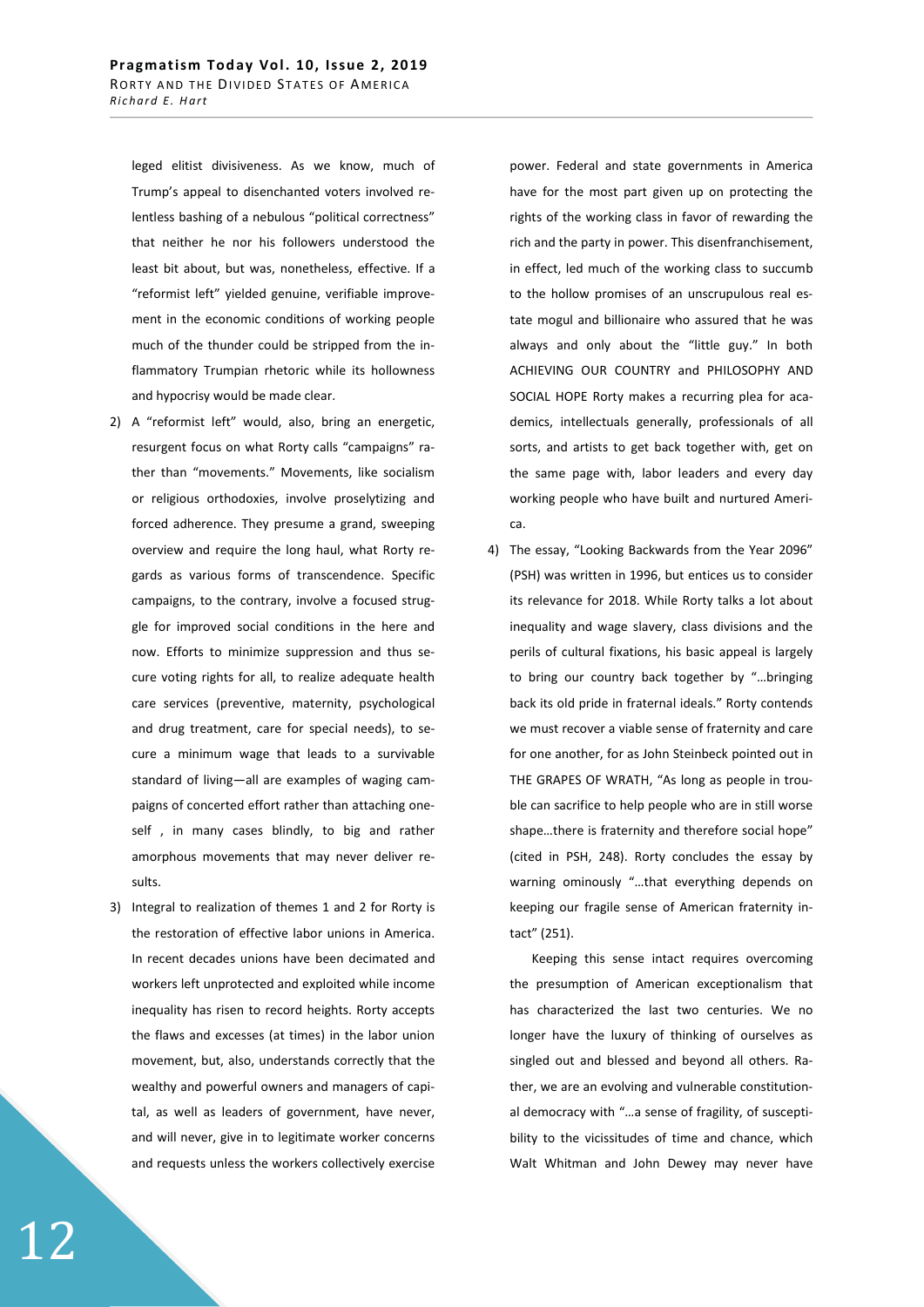known" (250). In addition, our forward movement as a country, for Rorty, requires a new understanding of morality that moves away from instruction, abstract principles and salvation. Today morality must be "…thought of neither as a matter of applying moral law nor as the acquisition of virtues but as fellow feeling, the ability to sympathize with the plight of others" (249). In line with such a view, I now offer a couple of practical Rorty inspired suggestions that may facilitate a return to fraternity. First, collective actions must begin at the local level. People of different backgrounds, education and vocations need to pool their talents and labor, pulling together around matters that concern their local communities before elevating issues to a higher level as necessary. As a glimmer of hope, actual examples abound throughout American communities. For example, my own town (Smithtown, New York) has an Anti-bias Taskforce that advocates for diversity, tolerance, unity, education and community harmony. Local groups throughout the U.S. coalesce around concerns for a healthy and beautiful natural environment, around crime, the scourge of drug abuse or corruption and waste of tax payer monies. Every group, large or small, reflects common experiences and concerns for the well-being of the community, of others, and not just select individuals. To this extent, a sense of fellow-feeling and fraternity is created and encouraged to grow. As some have claimed, all politics is local, all change takes root in immediate everyday experiences, struggles and victories.

Second, Rorty believes that a sense of fraternity—a feeling for the other's suffering and pain—may well result from reading what he calls inspirational literature. The stories of people's hardships, sufferings and human achievements—of their common plights—assist in cultivating a sense of fraternity leading to moral growth and progress. As Rorty says, "…only those who still read for inspiration…are likely to be of much use in building a cooperative commonwealth" (AOC, 140). On this point, his essay, "The Inspirational Value of Great Works of Literature", I believe should be required reading for every American worried over America's present and future.

5) My final item on the Rorty "wish list" concerns a restoration of national pride and patriotism. This is an aspiration maligned and misunderstood I believe by some critics of Rorty. The first line of the essay, "American National Pride: Whitman and Dewey" announces that "National pride is to countries what self-respect is to individuals: a necessary condition for self-improvement" (AOC, 3). Absent self-respect an individual can never understand herself or move forward. Absent a sense of national pride a country can never correct its ways, reform or advance itself. For Rorty national pride is not the hollow pride of one-upmanship or callously regarding ourselves the most powerful, the most advanced economically and technologically. Pride in one's nation grows out of the common struggles and achievements of the people and their history, our honest recognition of the nation's flaws and mistakes while, also, appreciating the progress made in terms of opportunities and rights, legal reforms and cultural achievement. Likewise, patriotism, for Rorty, is not blind love of country, militaristic in nature or demanding simple obedience to the call. Patriotism grows naturally from the pride a people have for their country's history, its big ideas, ideals and aspirations. Pride and patriotism, in this sense, signal that improvement in social conditions and people's lives can happen and will happen if people bind together in collective prideful, yet realistic, pursuit of the country's professed values and ideals. On this theme, Rorty's essay, "The Unpatriotic Academy," strikes me as a remarkably succinct and clear-headed reflection on American pluralism, pride, national identity and patriotism. In it he points out that, despite the outrage some may feel, most Americans still identify with their country. "We take pride in being citizens of a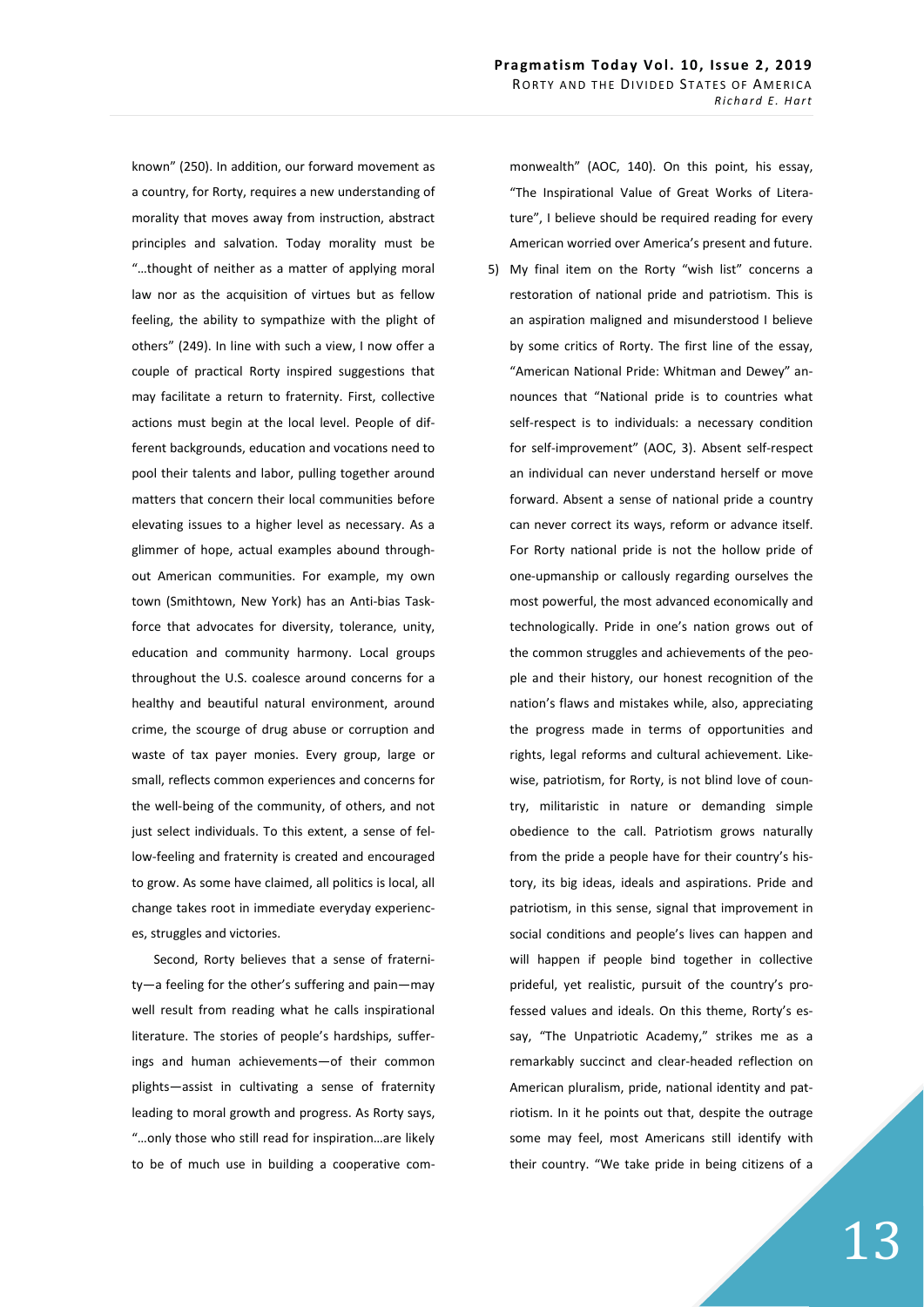self-invented, self-reforming, enduring constitutional democracy. We think of the United States as having glorious—if tarnished—national traditions" (PSH, 252). In effect, he argues that pride in a shared national identity need not be an evil. Some on the left who promote the politics of difference tend to belittle the very notions of national identity and pride, but as Rorty says, "There is no incompatibility between respect for cultural differences and American patriotism" (253).

In reality, no nation can ever hope to reform itself and live up to its ideals without taking some measure of pride and rejoicing thoughtfully, and critically, in what the country has been and can still be. Such were (and are) the dreams of Emerson, Whitman and Dewey, of Martin Luther King and Cornel West. And such demonstrates how pride and patriotism in a Rortyan sense can help to engender some hope for a better tomorrow.

## **IV**

From the perspective of many millions of Americans, myself at times included, the United States appears to be coming apart at the seams. Maureen Dowd was right in saying that all the guardrails are off. We are, indeed, in many respects off the rails, seemingly rudderless and searching frantically for direction and hope as a country. I submit that even those millions who presently think they are content and pleased with the "outsider" disruption that grips our great nation, will eventually be forced to wake up and realize that a disease has overtaken us and needs to be purged. Our present situation has been decades in the making, but its pace and severity is being savagely hastened by our current government and political parties. As I see it, the ruptures and seething wounds are almost entirely self-inflicted. As examples, we are witnessing on a daily basis growing intolerance for anyone other than white, Christian males of European descent, a denigration of constitutional rights and norms such as free and fair electoral and judicial systems, along with a free press, selectively self-serving attacks on the rule of law and law enforcement, a giving up on human and civil rights at home and abroad, and a near total reversal of our responsibilities for the natural environment that sustains us. The only thing that now seems to matter is money, winning and pursuit of power at any cost. Any reasonable sense of the common good is withering on the vine of indifference. Elective office now goes largely to the highest bidder, while hateful speech, personal attacks and uncivil behavior is publically applauded. Sadly for me, much of the gains (political, legal, moral) America has made during my lifetime (roughly seven decades) are now being systematically threatened while our parties and leaders care only about catering to their so-called base. On the presumption that the onslaught cannot and will not last forever (this, too, shall pass) it is my firm conviction that it will, nevertheless, likely take decades, if not a generation or more, to repair the damage already done. And perhaps the greatest damage results from the loss of the soul, the indifference to morality and basic decency. These, along with trust and national confidence, will be the hardest to recover.

Improvement is difficult, though perhaps not impossible, to envision. Philosophers concerned with social and political issues, with ethics and morality, have always in their particular time and place sought to offer diagnoses of the problems and prescriptions for hoped-for amelioration. In that spirit I have here set forth some of what I consider Rorty's most important ideas and suggestions for possibly making our crisis situation a bit better. At the least, perhaps he can help us get our bearings as we struggle to make sense out of the largely senseless. Perhaps he can help us set a course and direction, though I admit to being less than sanguine. No one in America, or in the world at large, should hold their breath in anticipation that we will one morning wake up and realize that this was all just a bad dream. In my final note below<sup>6</sup> I offer what I call "Hart's top ten wish list," a

<sup>6</sup> HART'S TOP TEN NON-PARTISAN WISH LIST FOR AMERICAN DEMOCRACY